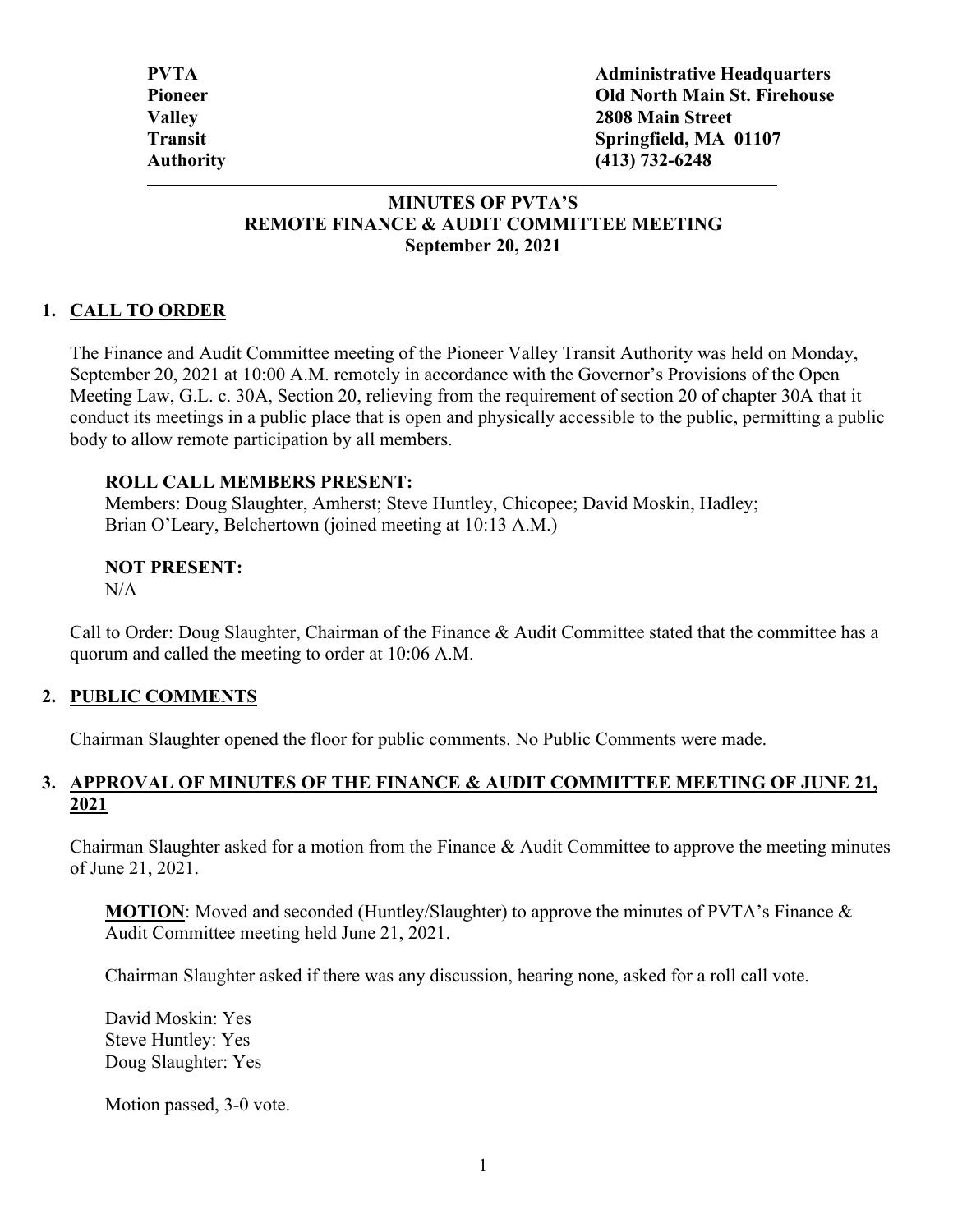### **Brian O'Leary, Belchertown, joined the meeting at 10:13 A.M.**

# **4. PVTA FY21 AUDIT REPORT**

Auditor David Irwin of Adelson & Company PC reported on PVTA's FY21 Audit for the year ended June 30, 2021.

Auditor Irwin discussed in detail PVTA's Statement of Net Position and PVTA's Income Statement.

Auditor Irwin stated that there were no material weaknesses and no significant deficiencies. This was a clean, unmodified Audit and PVTA's books are being maintained in accordance with accounting principles generally accepted in the United States. These documents are being sent to the Massachusetts Department of Transportation and to the Federal Transit Administration with a clean opinion. PVTA met all requirements for the Audit and all the information and documentation that was needed was provided by PVTA management and the operating entities. We had a couple of recommendations to strengthen some internal controls that did not raise any material weaknesses or significant deficiencies.

These minor recommendations were:

1. During fiscal year 2021, the Authority completed the process of converting to a new fixed asset software module. However, the reports from the module were not available until August 2021, after the audit fieldwork was in process, which delayed the recording of depreciation expense and disposed assets. These adjustments were proposed by the Auditor, based on schedules provided by the Authority. We also noted that supplies, wages, and small tools and equipment, which did not meet the definition of a fixed asset, were being recorded on the balance sheet and depreciated.

#### Recommendation:

The new fixed asset module should be reconciled to the accounting general ledger monthly. Depreciation and disposals should be recorded in a timely manner in the general ledger. For purchases that do not meet the definition of a fixed asset, they should be expensed to a noncapital equipment and supplies account. The Authority should update its accounting policies and procedures manual to clearly define what meets the definition of a capital asset for inclusion in the fixed asset software.

#### Action Taken:

The Authority's finance department will reconcile the fixed asset module to the general ledger monthly. Disposals will be recorded throughout the year as they occur, and depreciation will be recorded at year end. Purchases that do not meet the definition of a fixed asset will be expensed to a non-capital equipment and supplies account and the Authority's accounting manual will be updated to clearly describe the definition of a capital asset.

2. During our review of the Authority's preliminary internal financial statements, we noted that the intercompany accounts reconciling the activity with the fixed route operator and the interagency accounts reconciling the activity between the operating and capital general ledgers were out of balance. Additionally, several supporting schedules provided by the Authority were inaccurate, which resulted in adjustments to several balance sheet accounts.

Recommendation: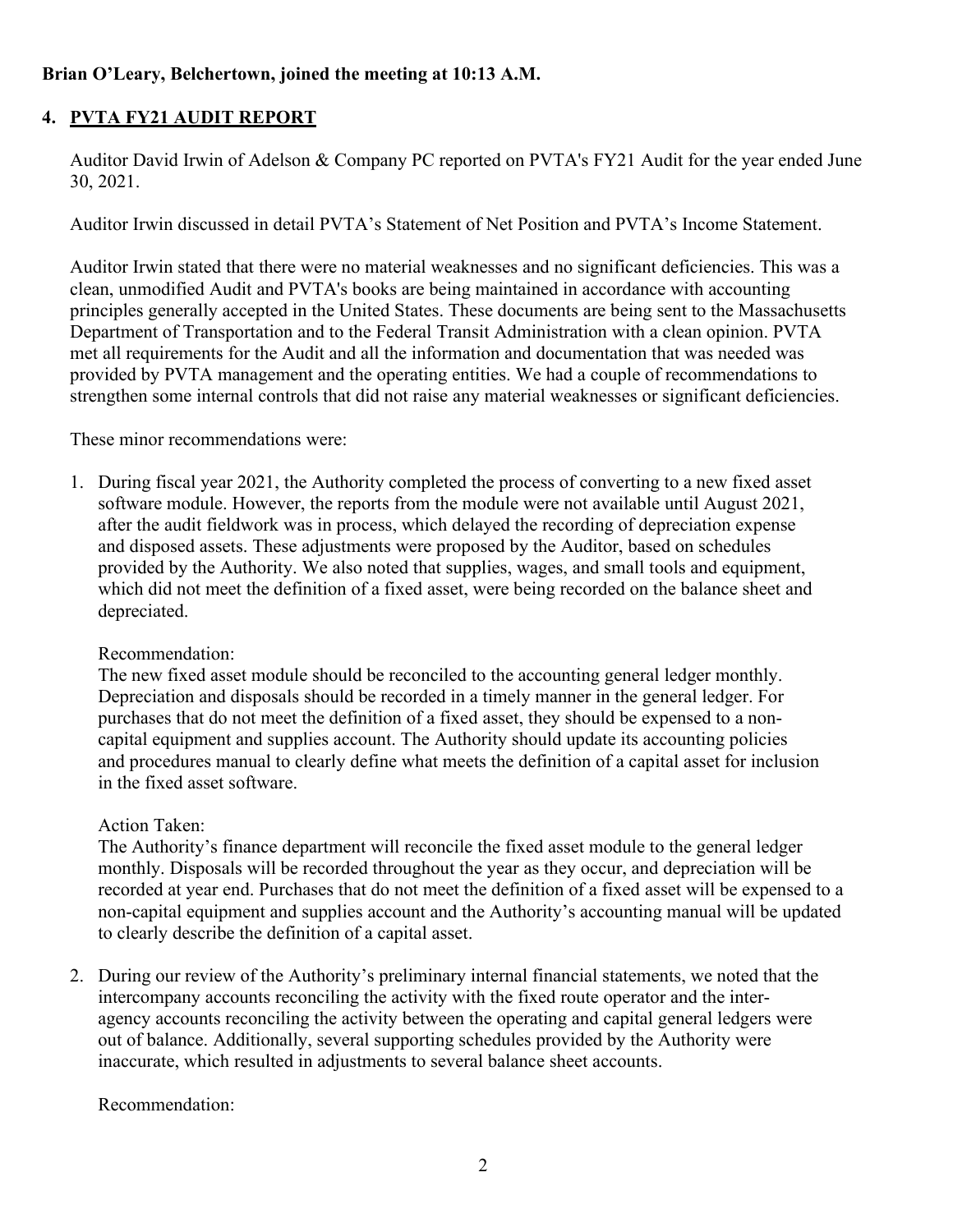The Finance Department should ensure that all balance sheet accounts, including intercompany accounts, are reconciled with supporting documentation and schedules. The internal balance sheet and income statement provided to the Administrator and Finance Committee should be in sufficient detail to identify potential accounts with incorrect balances.

#### Action Taken:

The CFO will review monthly, the balance sheet accounts and all supporting documentation including schedules, to ensure accuracy and to ensure reconciliation to the appropriate accounts.

3. During our review of federal and state capital grants receivable balances, it was difficult to determine from which capital grant the receivables were due, and whether the Authority had subsequently received payment. This added additional audit time to ensure accurate reporting in the general ledger, verifying the receivable balances, and tracing subsequent payments.

#### Recommendation:

The Authority's federal and state capital grants receivable schedules should include the grant/contract from which each balance is due and note the date(s) on which subsequent payment is received.

#### Action Taken:

The Authority's capital grants receivable schedules have been updated to include the grant number as well as to note the date that subsequent payment has been received. This will aid in reconciliation of the capital receivable accounts that will be conducted monthly.

4. During our review of controls over cash, it was noted that a former employee is listed as an authorized signer on the bank account used by the Authority's fixed route operator.

#### Recommendation:

The Authority should ensure the authorized signers on the bank accounts are updated to remove the former employee, as well as the Controller of the operating company who recently retired.

#### Action Taken:

The bank has been contacted and the CFO has received confirmation that the former employee as well as the recently retired Controller have been removed from the Contractor's list of authorized signers on the bank account.

Chairman Slaughter asked if the committee had any comments or questions for Auditor Irwin. Hearing none, Chairman Slaughter asked for a motion from the Finance & Audit Committee to accept PVTA's FY21 Audit Report and recommend adoption of PVTA's FY21 Audit Report to the Advisory Board.

**MOTION**: Moved and seconded (Huntley/O'Leary) to accept PVTA's FY21 Audit Report and recommend adoption of PVTA's FY 21 Audit Report to the Advisory Board.

Chairman Slaughter asked if there was any discussion, hearing none, asked for a roll call vote.

David Moskin: Yes Steve Huntley: Yes Brian O'Leary: Yes Doug Slaughter: Yes